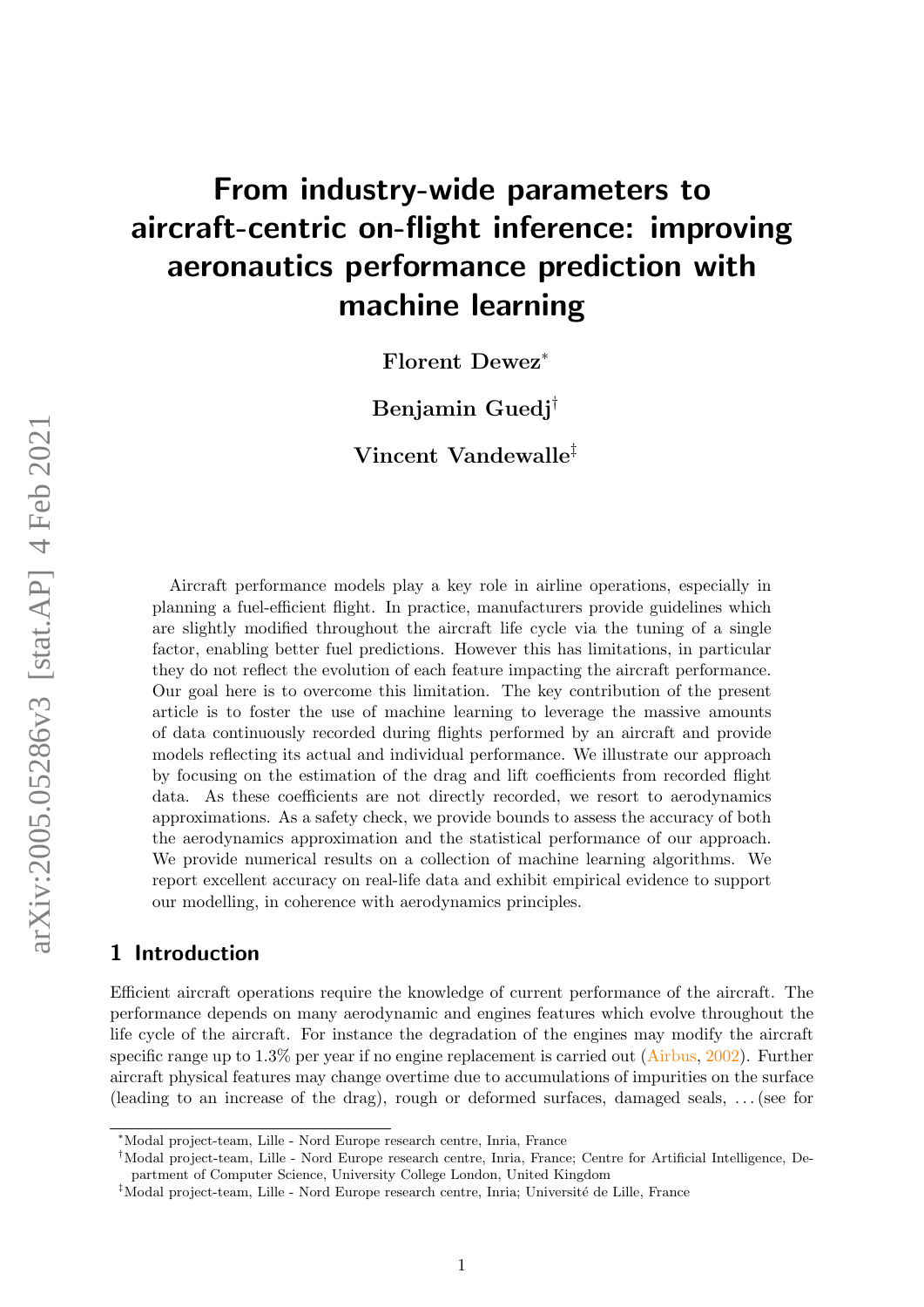instance [Airbus,](#page-14-1) [2001\)](#page-14-1). In particular performance may differ from an aircraft to another one of the same type due to different cycles, flight hours or maintenance.

Given this deterioration, monitoring systems have been developed by the manufacturers  $(Kraiček et al., 2015)$  $(Kraiček et al., 2015)$ . Those systems measure the difference between expected behaviour, obtained through heavy numerical simulations and wind tunnel tests, and data recorded during very specific in-flight conditions. Given this difference, most manufacturers propose to modify a performance index to adjust the theoretical fuel consumption to the current one. This leads to more accurate fuel predictions when planning the flight operations. However according to Krajček et al.  $(2015)$ , such monitoring systems have limitations, e.g. the incapacity of dissociating the influence of aerodynamic or engines features on the evolution of performance, since it is only described by the performance index.

In view of this, a flexible methodology designed to build models for features which reflect the current performance of an aircraft would be relevant to improve flight planning operations in the end. Such a methodology is proposed in the present paper.

The underlying idea of our approach is that the real performance of an aircraft should be reflected by its data recorded in recent flights. Here we consider data from the Quick Access Recorder which contain features of different types such as the altitude, the true airspeed or the engine power, sampled every second. To exploit this data, we propose to model statistically features of interest and to fit these models on the recorded data with off-the-shelf machine learning algorithms. The resulting estimators are then expected to take into account the actual performance of the aircraft, thus leading to a far more precise description of its performance.

To illustrate our method, we propose to model the drag and lift coefficients. It is common in the aeronautic literature to model the drag and lift forces through these coefficients, which quantify drag and lift independently from the wing size, airspeed and air density [\(McCormick,](#page-14-3) [1995,](#page-14-3) Chapter 2). In particular, the coefficients are used to somewhat capture very complex phenomena such as friction and permit to deduce the lift-to-drag ratio [\(Loftin,](#page-14-4) [1985,](#page-14-4) Chapter 7), which plays a key role in assessing the performance of the aircraft.

The choice of these two aerodynamic coefficients is also motivated by the fact that neither of those coefficients is recorded by the aircraft (as a matter of fact, the drag and lift forces are also not recorded), highlighting the flexibility of this statistical approach. Indeed this issue is bypassed by leveraging physical relationships to obtain approximated but explicit and deterministic formulas for the drag and lift coefficients. The statistical models are then fitted to approximated train data and their learning errors are computed on test sets. It is noteworthy that the models have to depend on features set by the user since they are aimed at being exploited by aeronautic softwares, such as those embedded in the Flight Management System of the aircraft. This explains in particular why physical models which may depend on other features, may not be used in such a setting.

This approach induces an additional error which we refer to as a physical approximation error, coming from the approximated data. To assess the prediction accuracy of the fitted models, this approximation error has to be taken into consideration. In a general setting within which we introduce our approach, we propose bounds for the mean absolute error and relative error between the true value of the output and the predicted value from the model. These bounds depend explicitly on the physical approximation and the learning errors and are then applied in the present aeronautic setting. Note that in a slightly different setting, the problem can be interpreted as with errors on the response variable [\(Buonaccorsi,](#page-14-5) [1996\)](#page-14-5), which is a particular case of the general framework of errors-in-variables models [\(Schennach,](#page-14-6) [2016;](#page-14-6) [Fuller,](#page-14-7) [2009\)](#page-14-7). For such problems a statistical model is assumed on the distribution of the observed surrogate response variable given the unobserved response variable, for instance the additive measurement error model [\(Carroll and Ruppert,](#page-14-8) [1988\)](#page-14-8).

A similar approach to model unobserved aerodynamic variables has been proposed in [Sun et al.](#page-14-9)  $(2018)$ . In this paper, the authors aim at estimating the drag polar *(i.e.* a specific quadratic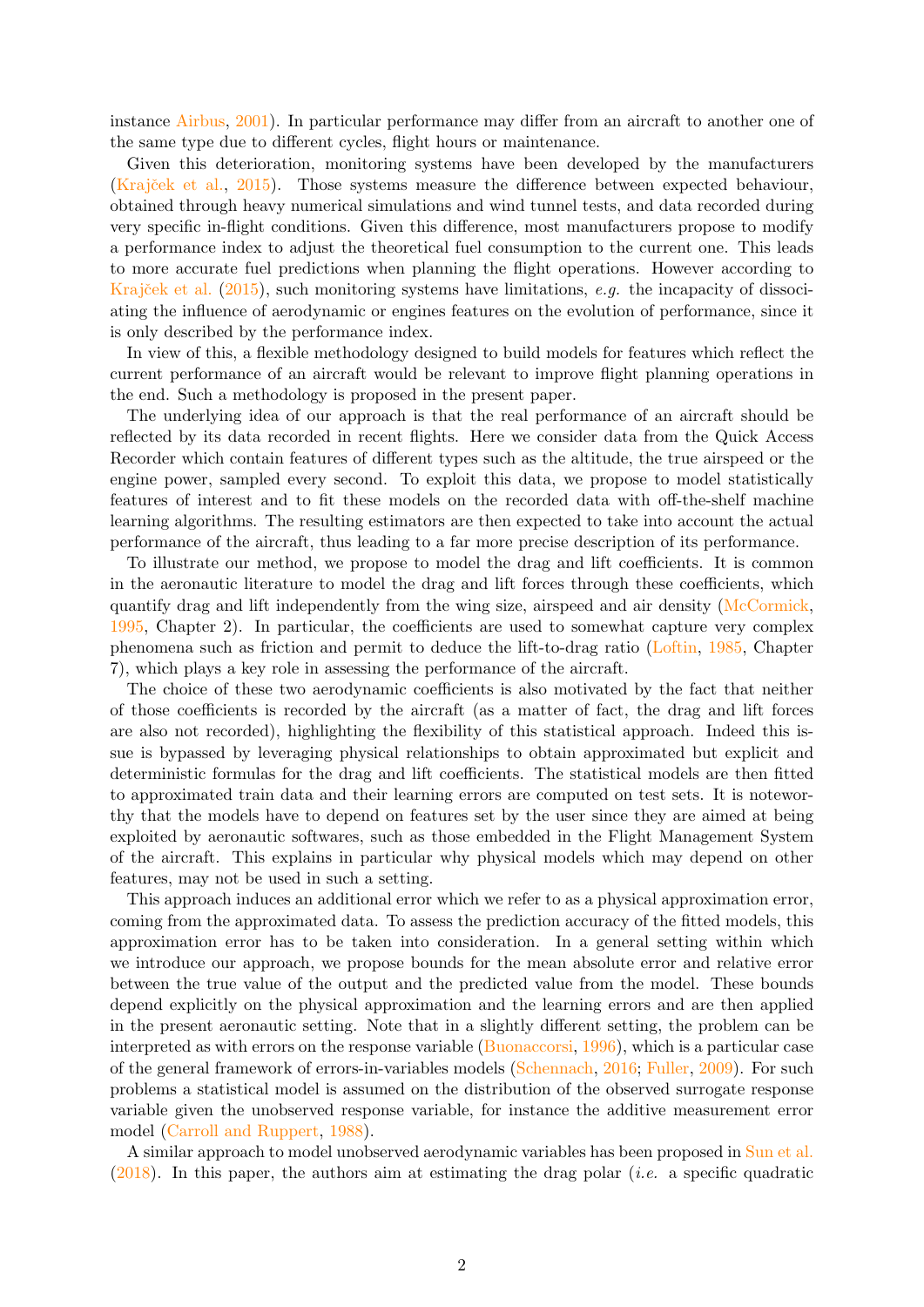model for the drag coefficient depending on the lift one) by using a stochastic total energy model. Their approach is based on a MCMC sampler to estimate posterior probability distributions of their parameters of interest. Similarly to our methodology, they exploit physical formulas to obtain approximate values for unobserved variables. Nevertheless neither the associated error nor its impact on the prediction accuracy are taken into account in their analysis.

At this stage, let us stress that our aim is to propose a flexible methodology which is sufficiently generic to be used in any data-intensive engineering discipline. We show that this methodology can be straightforwardly applied to an aeronautic setting and that it leads to accurate predictions for two aerodynamic features, verifying in particular expected tendencies. This is illustrated with extensive numerical tests on recorded flight data. However let us note that comparing the performance resulting from our estimated models to those provided by the manufacturers is unfortunately out of reach: in general the manufacturers performance models are not publicly available (for commercial reasons) and therefore cannot be used for academic research.

The paper is organised as follows: in Section [2,](#page-2-0) we first propose an abstract formulation of the problem of modelling a variable for which only approximated data are available. Lemmas [1](#page-3-0) and [2](#page-3-1) provide the above mentioned bounds for the prediction error. Section [3](#page-4-0) aims at specifying the aeronautic setting of interest. Let us mention that we restrict our study to the cruise phase for which physical approximation errors values are available, however our method is actually not limited to this particular phase. Numerical results based on real flight data are presented and discussed in Section [4,](#page-8-0) and the paper closes on avenues for future work in Section [5.](#page-13-0)

## <span id="page-2-0"></span>2 Statistical modelling

In this section, we consider a general setting where one aims at explaining a real-valued random variable  $Y^* \in \mathcal{Y} \subseteq \mathbb{R}$  through a function  $f^*$  depending on the vector  $X \in \mathcal{X} \subseteq \mathbb{R}^{d_X}$ . We formulate this as the following regression problem:

<span id="page-2-2"></span>
$$
Y^* = f^*(X) + \varepsilon \,,\tag{1}
$$

where  $\varepsilon$  denotes a noise variable standing for unexplained determinants of  $Y^*$ . Nevertheless, in our setting,  $Y^*$  is a latent variable: no direct observation for  $Y^*$  is available, turning the direct estimation of  $f^*$  impossible. Our idea here is to propose an estimator for a surrogate of  $Y^*$  for which data can be obtained. To do so, suppose that there exists a relationship between  $Y^*$  and observed variables contained in a vector  $Z \in \mathbb{Z} \subseteq \mathbb{R}^{d_{\mathbb{Z}}}$ , which can be observed together with X. More precisely, we suppose that there exists a known and explicit function  $\varphi : \mathcal{Z} \longrightarrow \mathbb{R}$  such that

$$
\mathbb{E}_{Y^{\star},Z}\Big[\big|Y^{\star}-\varphi(Z)\big|\Big]\leqslant r,
$$

where  $r > 0$  is known, and we let  $\mathbb{E}_A$  denote the expectation with respect to a random variable A. Thus the variable

$$
Y:=\varphi\left( Z\right)
$$

can be considered as an approximation of  $Y^*$ , coming from a physical formula for instance. The error  $\eta: \mathcal{Y}^{\star} \times \mathcal{Z} \longrightarrow \mathbb{R}$  of this approximation is defined as follows,

$$
\forall (y^*, z) \in \mathcal{Y} \times \mathcal{Z}, \qquad \eta(y^*, z) := y^* - \varphi(z) ,
$$

and will be named the *physical approximation error*. We consider then the following regression problem,

<span id="page-2-1"></span>
$$
Y = f(X) + \epsilon \tag{2}
$$

Note that  $\varphi(Z)$  is actually a model for the latent variable  $Y^*$  but our aim is to model this variable via the input X and not Z, motivating the problem  $(2)$ . For instance, such a requirement arises in industrial contexts where inputs of some specialist softwares may differ from the variables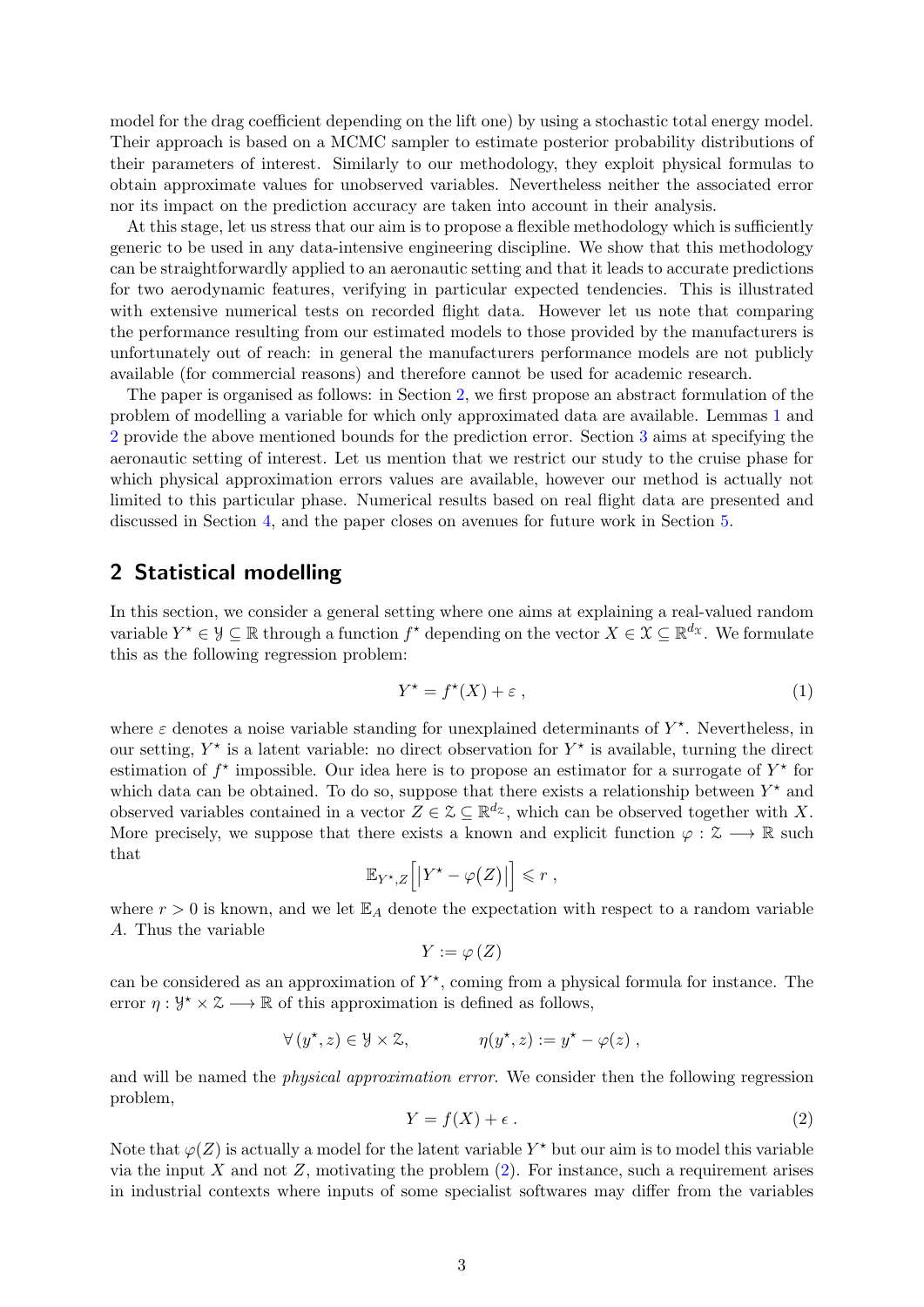involved in physical equations. If we assume that we have access to  $n$  random observations  $(x_i, z_i)$  (realisations from X and Z), we can derive observations for Y as follows,

$$
\forall i=1,\ldots,n, \qquad y_i := \varphi(z_i) ,
$$

leading to a training set  $\mathcal{D} := (x_i, y_i)_{i=1}^n$ . Contrary to the original problem [\(1\)](#page-2-2) for which no training set is available, an estimator  $\hat{f}$  for the model f can be derived by solving the following minimisation problem:

$$
\hat{f} \in \underset{g \in \mathcal{H}}{\arg \min} \sum_{i=1}^{n} \ell(y_i, g(x_i))
$$
,

where the hypothesis class  $\mathcal H$  and the loss function  $\ell : \mathbb{R}^2 \longrightarrow \mathbb{R}$  are generic at this stage. For instance, one may consider the class of polynomials and the squared error loss.

Let us now upper bound the mean of the absolute value of the *total error*, defined by  $Y^*-\hat{f}(X)$ . In other words, the total error is the error between the unobserved variable  $Y^*$  and the predicted value  $\hat{f}(X)$  given the training set D. Note that the total error can be decomposed as follows:

<span id="page-3-2"></span>
$$
Y^* - \hat{f}(X) = \eta(Y^*, Z) + \left(Y - \hat{f}(X)\right). \tag{3}
$$

This is actually given by the sum of the physical approximation error  $\eta(Y^*, Z)$  and another error term  $Y - f(X)$  which will be named the *learning error*. Indeed it comes from the statistical approximation of Y by  $\hat{f}(X)$  and depends specifically on the training set D, on the chosen model f and the algorithm to compute the estimator.

<span id="page-3-0"></span>Lemma 1. We have

<span id="page-3-4"></span>
$$
\mathbb{E}_{X,Y^*}\left[|Y^* - \hat{f}(X)|\right] \leq r + \mathbb{E}_{X,Z}\left[|Y - \hat{f}(X)|\right].\tag{4}
$$

<span id="page-3-3"></span> $\Box$ 

**Proof.**By conditioning on  $Z$ , we have

$$
\mathbb{E}_{X,Y^*}\Big[|Y^* - \hat{f}(X)|\Big] = \mathbb{E}_Z\Big[\mathbb{E}_{X,Y^*|Z}\Big[|Y^* - \hat{f}(X)| | Z\Big]\Big] \n\leq \mathbb{E}_Z\Big[\mathbb{E}_{X,Y^*|Z}\Big[|\eta(Y^*,Z)| | Z\Big]\Big] + \mathbb{E}_Z\Big[\mathbb{E}_{X,Y^*|Z}\Big[|Y - \hat{f}(X)| | Z\Big]\Big] \n= \mathbb{E}_{Y^*,Z}\Big[|\eta(Y^*,Z)|\Big] + \mathbb{E}_{X,Z}\Big[|Y - \hat{f}(X)|\Big] \n\leq r + \mathbb{E}_{X,Z}\Big[|Y - \hat{f}(X)|\Big];
$$
\n(5)

note that we have used the triangle inequality applied to  $(3)$  to obtain  $(5)$ .

In the case where the order of magnitude of the learning error is smaller than the one of  $r$ , Lemma [1](#page-3-0) shows in particular that trying to compute a more precise estimator will have little consequence on the above bound of the total error.

We end this section by comparing the total error with the mean value of  $Y^*$  in the following lemma. More precisely we upper bound the ratio between the means of the absolute value of the total error and of  $Y^*$  by an explicit and calculable quantity. This ratio, which can be reported as a percentage by multiplying it by 100, provides a relative measure of accuracy for the estimator  $\hat{f}$ . We also mention that it agrees with the Weighted Absolute Percentage Error (WAPE) in the classical case where  $\hat{f}$  is an estimator for  $Y^*$ .

<span id="page-3-1"></span>**Lemma 2.** Suppose that  $\mathbb{E}_Z[\varphi(Z)] > r$ . Then  $\mathbb{E}[Y^*]$  is positive and we have

<span id="page-3-5"></span>
$$
\frac{\mathbb{E}_{X,Y^{\star}}\left[|Y^{\star} - \hat{f}(X)|\right]}{\mathbb{E}\left[Y^{\star}\right]} \leqslant \frac{r + \mathbb{E}_{X,Z}\left[|Y - \hat{f}(X)|\right]}{\mathbb{E}_{Z}\left[\varphi(Z)\right] - r} \,. \tag{6}
$$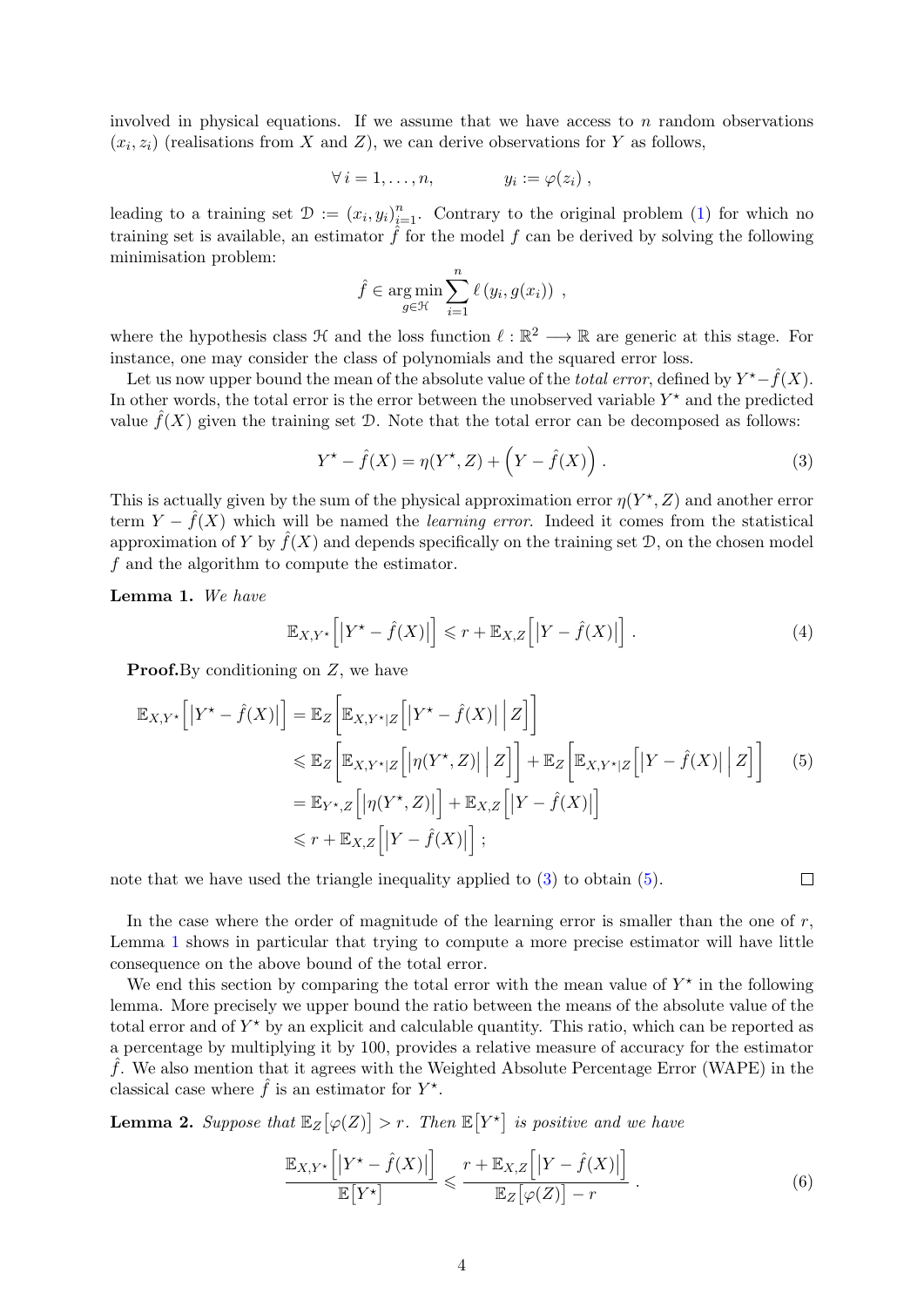Proof.We have

$$
\mathbb{E}_{Y^{\star},Z}\Big[\varphi(Z)-Y^{\star}\Big]\leqslant \Big|\mathbb{E}_{Y^{\star},Z}\Big[Y^{\star}-\varphi(Z)\Big]\Big|\leqslant \mathbb{E}_{Y^{\star},Z}\Big[\big|Y^{\star}-\varphi(Z)\big|\Big]\ ,
$$

where we have applied Jensen's inequality to the absolute value function to obtain the second inequality. Moreover the linearity of the expected value and the assumption

$$
\mathbb{E}_{Y^{\star},Z}\Big[\big|Y^{\star}-\varphi\big(Z\big)\big|\Big]\leqslant r
$$

lead to

<span id="page-4-1"></span>
$$
\mathbb{E}_Z[\varphi(Z)] - r \leq \mathbb{E}[Y^\star]. \tag{7}
$$

Since  $\mathbb{E}_Z[\varphi(Z)]$  is supposed to be larger than r, we deduce that  $\mathbb{E}[Y^*] > 0$ . Then we can take the inverse of inequality [\(7\)](#page-4-1) and combine the result with inequality  $(4)$  to obtain  $(6)$ .  $\Box$ 

In the following sections, we apply this abstract approach to model aerodynamic variables together with total error bounds. However it is noteworthy that this data-centric approach is sufficiently generic to be exploited in other disciplines.

# <span id="page-4-0"></span>3 Application to aircraft performance

We now move to modelling the drag coefficient  $C_D^*$  and the lift coefficient  $C_L^*$  for a given narrow-body aircraft type for cruise conditions by exploiting recorded flight data<sup>[1](#page-4-2)</sup>. The predicted values of these coefficients are then expected to reflect real flights conditions. For instance, the coefficients  $C_D^*$  and  $C_L^*$  are used to establish the drag polar, which contains the aerodynamics of the aircraft [\(Anderson,](#page-14-10) [1999,](#page-14-10) Sec. 2.9). As it is classically assumed in the aeronautics literature (see for instance [Sun et al.,](#page-14-9) [2018\)](#page-14-9), our models for these coefficients will depend on the angle of attack  $\alpha$  and on the Mach number M.

Nevertheless the coefficients  $C_D^*$  and  $C_L^*$  are neither observed nor measured by the sensors of the aircraft during the flight. We therefore leverage the approach developed in Section [2.](#page-2-0) Following this approach, the main task is to determine approximated yet accurate formulas for the coefficients together with bounds for the physical approximation errors. With these approximations, we will be able to build data sets for approximated  $C_D^{\star}$  and  $C_L^{\star}$  which are expected to reflect on the actual aerodynamics of the aircraft. Models for  $C_D^{\star}$  and  $C_L^{\star}$  (depending on the angle of attack and Mach number) will then be trained on these data sets and their total errors will be bounded by using lemma [1.](#page-3-0)

Prior to this, we emphasise that the method proposed in this paper is not limited to the present setting. It can be extended to other variables, aircraft types or phases, subject to available physical formulas and data.

For the sake of readability, Table [1](#page-5-0) provides the names, the symbols and the SI units of the main physical variables used in the rest of this paper. In addition the correspondence between the abstract variables and maps defined in Section [2](#page-2-0) and the aeronautic ones is presented in Table [2.](#page-5-1)

Let us stress that the approximations we exploit here are actually derived from flight dynamics equations, whose accuracy depends on still existing physical models. In particular, we will use substantially the following approximated formula for the specific fuel consumption, noted here  $C_{\rm SR}^*$ , from [Roux](#page-14-11) [\(2005,](#page-14-11) Page 41):

$$
C_{\rm SR} := \left( \left( a_1(h)\lambda + a_2(h) \right) M + \left( b_1(h)\lambda + b_2(h) \right) \right) \sqrt{\frac{\rm SAT}{\rm SAT_0}} + \left( 7.4 \mathrm{e} - 13(\varepsilon_c - 30) h + c \right) (\varepsilon_c - 30) , \tag{8}
$$

<span id="page-4-2"></span><sup>&</sup>lt;sup>1</sup>To be consistent with the notations introduced in Section [2,](#page-2-0) we let  $Y^*$  denote an exact but unobserved variable and we define the observed variable  $Y := Y^* + \eta$ , where  $\eta$  denotes an error term.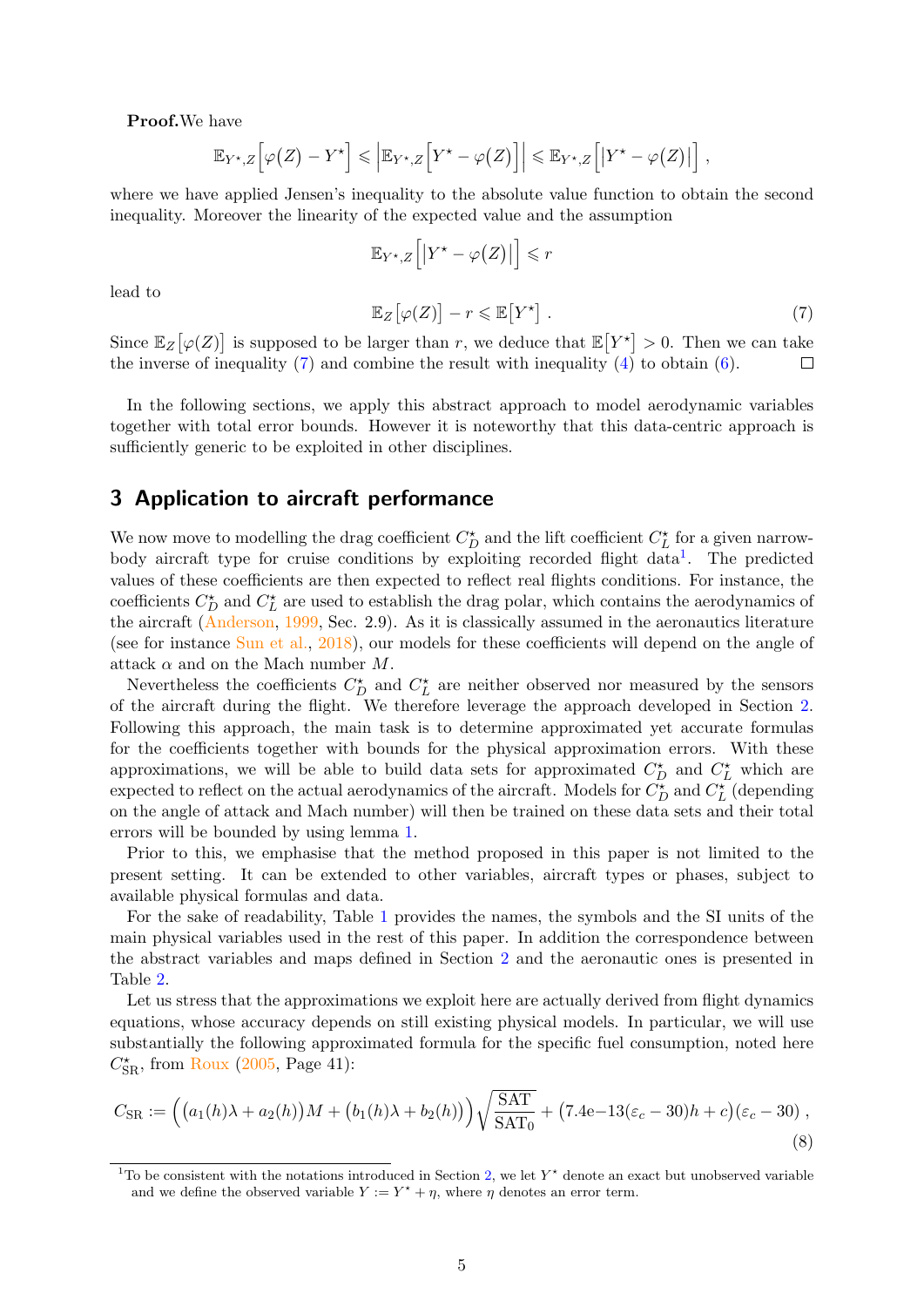| Variable name          | Symbol     | Unit $(SI)$               |
|------------------------|------------|---------------------------|
| Angle of attack        | $\alpha$   | rad                       |
| Path angle             | $\gamma$   | rad                       |
| True airspeed          | V          | $\mathrm{m.s}^{-1}$       |
| Mach number            | М          | 1                         |
| Altitude               | h.         | m                         |
| Mass                   | m          | kg                        |
| Fuel flow              | FF         | $\text{kg.s}^{-1}$        |
| Static air temperature | <b>SAT</b> | Κ                         |
| Air density            | $\rho$     | $\text{kg}.\text{m}^{-3}$ |
| Thrust force           | T          | N                         |
| Drag force             | D          | N                         |
| Lift force             | L          | N                         |
|                        |            |                           |

<span id="page-5-0"></span>Table 1: Names, symbols and units of variables.

<span id="page-5-1"></span>Table 2: Correspondence between abstract variables defined in Section [2](#page-2-0) and the physical variables.

| Abstract setting | Aeronautic setting                            |
|------------------|-----------------------------------------------|
|                  | $C_D$ or $C_L$                                |
| X                | $(\alpha, M)$                                 |
| Z                | $(\rho, V, \alpha, FF, SAT, h, M, m, \gamma)$ |
|                  | See $(14)$ and $(16)$                         |

where

- $SAT<sub>0</sub>$  is the temperature at sea level. Following the International Standard Atmosphere  $(ISA)$ , it is set to 288.15 K;
- $\bullet$   $\lambda$  is the bypass ratio which depends on the turbofan engines; here this value is fixed because we consider a single airliner type;
- $\varepsilon_c$  is the engine pressure ratio, which is also fixed here;
- $a_1, a_2, b_1, b_2$  are linear piecewise functions (depending on the altitude) and c a constant which are given in [Roux](#page-14-11) [\(2005,](#page-14-11) Tab. 2.8).

As pointed out by [Roux](#page-14-12) [\(2002\)](#page-14-12), this model improves the classical one of [Torenbeek](#page-14-13) [\(1982\)](#page-14-13) and its mean relative error and its standard deviation for cruise conditions are given in [Roux](#page-14-12) [\(2002,](#page-14-12) Page 66): they are equal respectively to 3.68% and 4.48%. Thus the coefficient  $C_{\rm SR}^{\star}$  satisfies the following equation,

<span id="page-5-2"></span>
$$
C_{\rm SR}^{\star} = C_{\rm SR}({\rm SAT}, h, M) + \eta (C_{\rm SR}^{\star}, {\rm SAT}, h, M) \tag{9}
$$

where

<span id="page-5-3"></span>
$$
\mathbb{E}_{C_{\rm SR}^{\star}, \text{SAT}, h, M} \left[ \frac{\left| \eta(C_{\rm SR}^{\star}, \text{SAT}, h, M) \right|}{C_{\rm SR}^{\star}} \right] = 3.68 \times 10^{-2} , \qquad (10)
$$

over the cruise domain.

We establish now physical approximations for  $C_D^*$  and  $C_L^*$  in the case of a flight in a vertical plane and under the approximation that the Earth is locally flat. By applying Newton's second law to a body (modelling the aircraft) of mass m moving in an air mass with no wind variations and by projecting the resulting equation onto the body frame, one obtains the following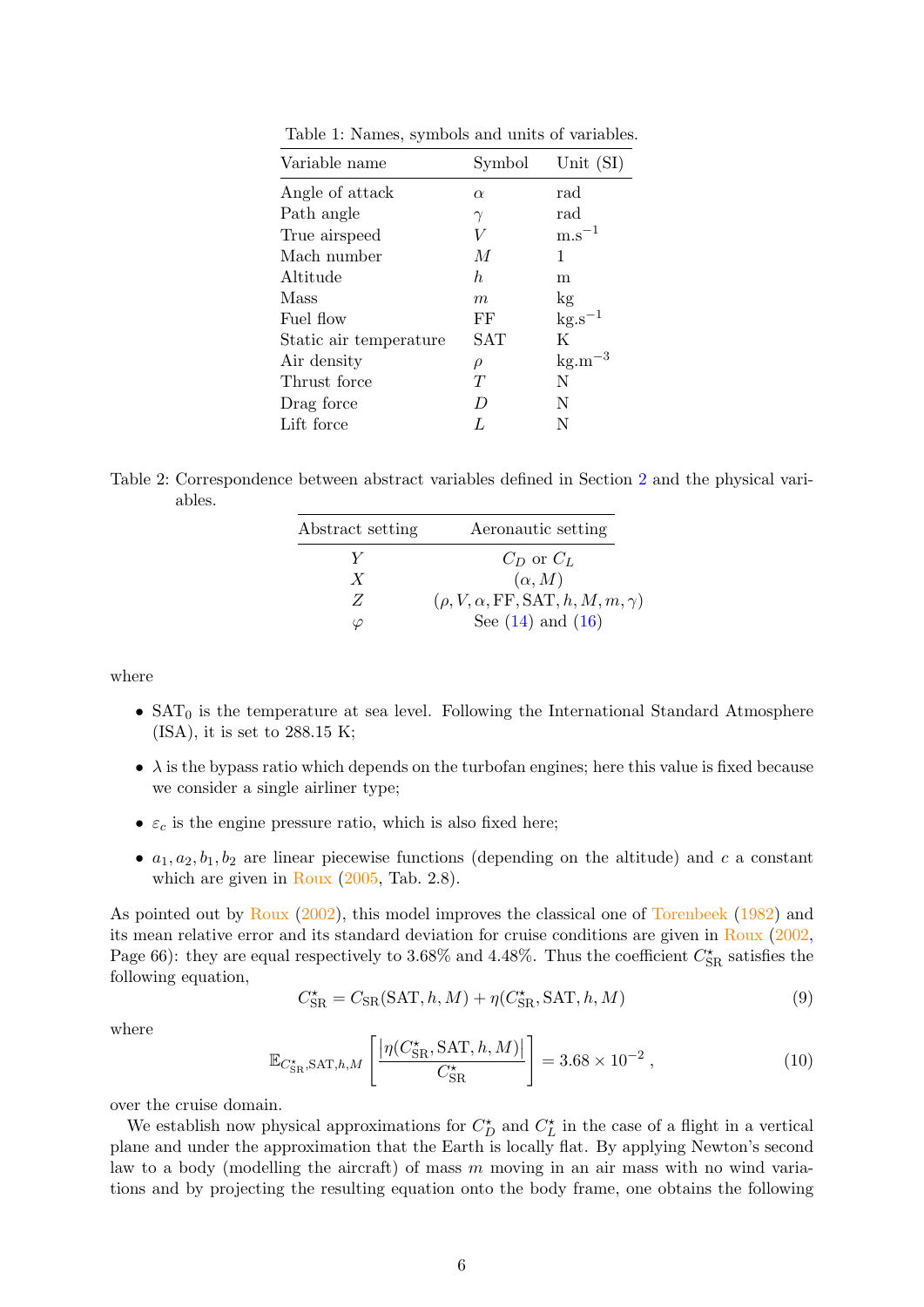differential equations:

<span id="page-6-2"></span>
$$
\begin{cases}\n m\dot{V} = T\cos\alpha - D - mg\sin\gamma \\
 mV\dot{\gamma} = T\sin\alpha + L - mg\cos\gamma\n\end{cases}
$$
\n(11)

where g is the value of gravitational acceleration on Earth (here rounded to 9.81 m.s<sup>-2</sup>) and  $\dot{x}$ denotes the time-derivative of any physical variable  $x$ . We refer for instance to [Rommel](#page-14-14) [\(2018\)](#page-14-14) for a detailed derivation of the above relations. Moreover we have the following relations:

<span id="page-6-1"></span>
$$
\begin{cases}\n\text{FF} = C_{\text{SR}}^{\star} T \\
D = \frac{1}{2} \rho V^2 S C_D^{\star} \\
L = \frac{1}{2} \rho V^2 S C_L^{\star}\n\end{cases}
$$
\n(12)

with  $S$  denoting the wing-surface of the aircraft; note that this value is fixed in our setting. From the system  $(12)$ , we clearly have

$$
\left\{ \begin{array}{l} T = \frac{\text{FF}}{C_{\text{SR}}^{\star}} \\[1.5ex] C_D^{\star} = \frac{2}{\rho \, V^2 \, S} \, D \\[1.5ex] C_L^{\star} = \frac{2}{\rho \, V^2 \, S} \, L \end{array} \right.
$$

Combining the system [\(11\)](#page-6-2) with the preceding relations gives

<span id="page-6-3"></span>
$$
\begin{cases}\nC_D^* = \frac{2}{\rho V^2 S} \left( \cos \alpha \frac{\text{FF}}{C_{\text{SR}}^*} - m \dot{V} - mg \sin \gamma \right) \\
C_L^* = \frac{2}{\rho V^2 S} \left( -\sin \alpha \frac{\text{FF}}{C_{\text{SR}}^*} + m V \dot{\gamma} + mg \cos \gamma \right)\n\end{cases} (13)
$$

.

Apart from the specific fuel consumption  $C_{\text{SR}}^{\star}$ , all the variables appearing in the right-hand sides of the system [\(13\)](#page-6-3) are either recorded by the aircraft or easily calculable from other recorded variables via well-known physical relations.

By inserting equation [\(9\)](#page-5-2) into [\(13\)](#page-6-3), we obtain the following formulas for  $C_D^*$  and  $C_L^*$ :

$$
\left\{ \begin{array}{l} T = \frac{\rm FF}{C_{\rm SR}} - \frac{\rm FF}{C_{\rm SR}} \frac{\eta_{C_{\rm SR}^{\star}}}{C_{\rm SR}^{\star}} \\[1.5ex] C_{D}^{\star} = \frac{2}{\rho \, V^2 \, S} \left( \cos \alpha \, \frac{\rm FF}{C_{\rm SR}} - m \, \dot{V} - mg \sin \gamma - \cos \alpha \, \frac{\rm FF}{C_{\rm SR}} \frac{\eta_{C_{\rm SR}^{\star}}}{C_{\rm SR}^{\star}} \right) \\[1.5ex] C_{L}^{\star} = \frac{2}{\rho \, V^2 \, S} \left( -\sin \alpha \, \frac{\rm FF}{C_{\rm SR}} + m \, V \, \dot{\gamma} + mg \cos \gamma + \sin \alpha \, \frac{\rm FF}{C_{\rm SR}} \frac{\eta_{C_{\rm SR}^{\star}}}{C_{\rm SR}^{\star}} \right) \end{array} \right. \; , \label{eq:thetap}
$$

where  $\eta_{C_{\rm SR}^{\star}} := \eta(C_{\rm SR}^{\star},({\rm SAT}, h, M))$  for the sake of simplicity. By defining

\n- \n
$$
Z := (\rho, V, \alpha, \text{FF}, \text{SAT}, h, M, m, \gamma);
$$
\n
\n- \n
$$
\varphi_{C_D^*}(Z) := \frac{2}{\rho V^2 S} \left( \cos \alpha \frac{\text{FF}}{C_{\text{SR}}(\text{SAT}, h, M)} - m \dot{V} - mg \sin \gamma \right);
$$
\n
\n- \n
$$
\eta_{C_D^*}(C_D^*, Z) := -\frac{2 \cos \alpha}{\rho V^2 S} \frac{\text{FF}}{C_{\text{SR}}(\text{SAT}, h, M)} \frac{\eta_{C_{\text{SR}}^*}}{C_{\text{SR}}^*},
$$
\n
\n
\n(14)

we can write

<span id="page-6-0"></span>
$$
C_D^{\star} = \varphi_{C_D^{\star}}(Z) + \eta_{C_D^{\star}}(C_D^{\star}, Z) ,
$$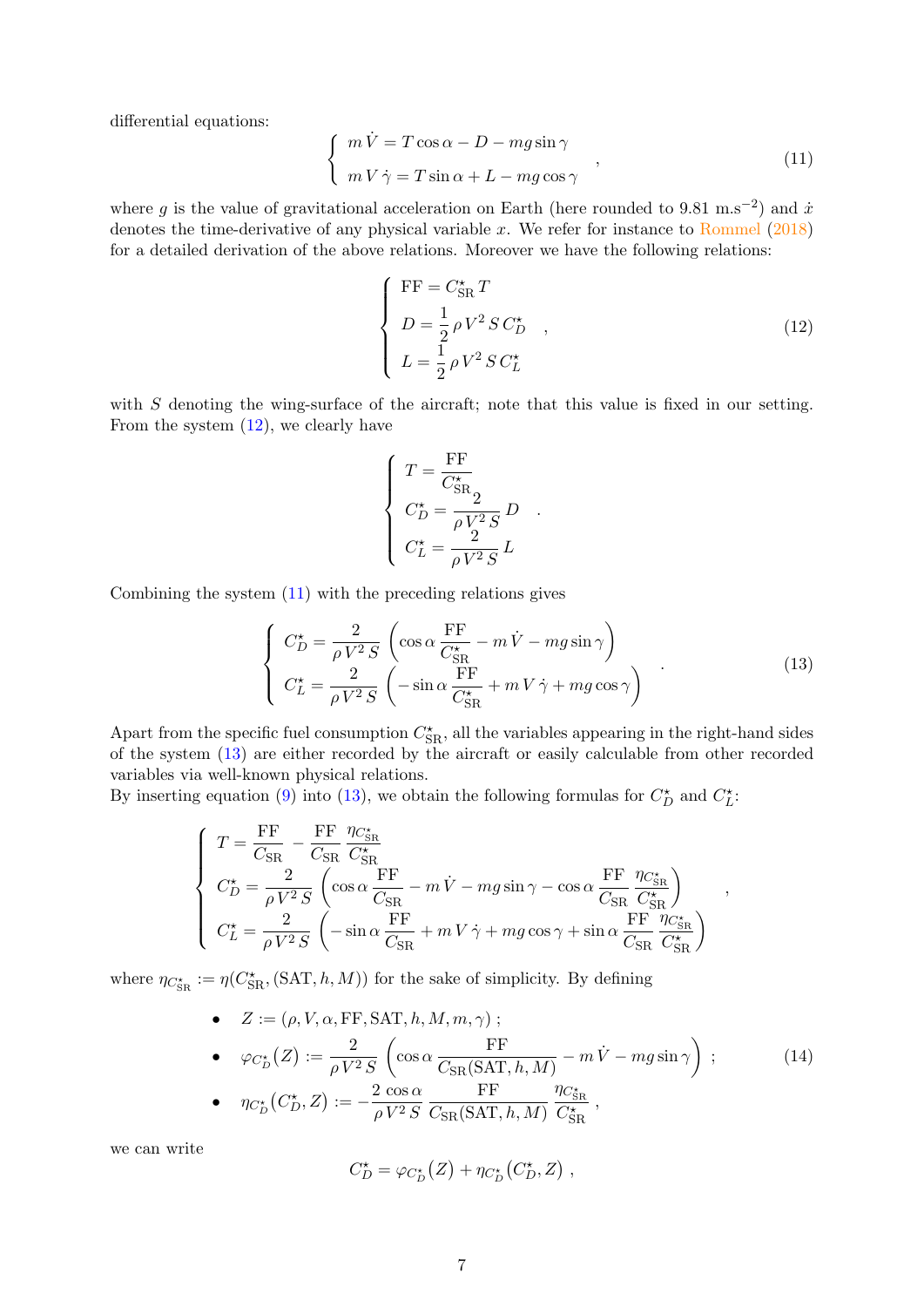the variable  $C_D := \varphi_{C_D^*}(Z)$  being the desired approximation for  $C_D^*$ . Similarly we obtain

<span id="page-7-0"></span>
$$
C_L^* = \varphi_{C_L^*}(Z) + \eta_{C_L^*}(C_L^*, Z) , \qquad (15)
$$

with

• 
$$
\varphi_{C_L^{\star}}(Z) := \frac{2}{\rho V^2 S} \left( -\sin \alpha \frac{\text{FF}}{C_{SR}} + m V \dot{\gamma} + mg \cos \gamma \right);
$$
(16)  
\n• 
$$
\eta_{C_L^{\star}}(C_L^{\star}, Z) := \frac{2 \sin \alpha}{\rho V^2 S} \frac{\text{FF}}{C_{SR}(SAT, h, M)} \frac{\eta_{C_{SR}^{\star}}}{C_{SR}^{\star}}.
$$

Here the variable  $C_L^*$  is approximated by  $C_L := \varphi_{C_L^*}(Z)$ .

For the sake of readability, we sum up in Figure [1](#page-7-1) the relationships between the variables involved in the computations of  $C_D$  and  $C_L$ .



<span id="page-7-1"></span>Figure 1: Relations between involved variables – black arrows correspond to deterministic relations, differentiation with respect to time is represented by blue dashed arrows and the orange dotted ones refer to physical approximations; variables in diamond-shaped boxes are the targets we aim at modelling

We now provide bounds for the means over the cruise phase of the absolute values of the physical approximation errors  $\eta_{C_D^*}$  and  $\eta_{C_L^*}$ . Noting that these two variables are defined by a product in our setting, we can apply Hölder's inequality (with a choice of exponents 1 and  $+\infty$ ) to obtain

<span id="page-7-2"></span>
$$
\begin{cases}\n\mathbb{E}_{C_{D}^{\star},Z}\left[\left|\eta_{C_{D}^{\star}}\left(C_{D}^{\star},Z\right)\right|\right] \leqslant K_{C_{D}^{\star}}\mathbb{E}_{C_{\text{SR}}^{\star},\text{SAT},h,M}\left[\frac{\left|\eta\left(C_{\text{SR}}^{\star},\text{SAT},h,M\right)\right|}{C_{\text{SR}}^{\star}}\right] \\
\mathbb{E}_{C_{L}^{\star},Z}\left[\left|\eta_{C_{D}^{\star}}\left(C_{D}^{\star},Z\right)\right|\right] \leqslant K_{C_{L}^{\star}}\mathbb{E}_{C_{\text{SR}}^{\star},\text{SAT},h,M}\left[\frac{\left|\eta\left(C_{\text{SR}}^{\star},\text{SAT},h,M\right)\right|}{C_{\text{SR}}^{\star}}\right]\n\end{cases},\n\tag{17}
$$

where

<span id="page-7-4"></span><span id="page-7-3"></span>
$$
K_{C_D^*} := \sup_{(\rho, V, \alpha, \text{FF}, \text{SAT}, h, M, m)} \left| -\frac{2 \cos \alpha}{\rho V^2 S} \frac{\text{FF}}{C_{\text{SR}}(\text{SAT}, h, M)} \right| ; \tag{18}
$$

$$
K_{C_L^*} := \sup_{(\rho, V, \alpha, \text{FF}, \text{SAT}, h, M, m)} \left| \frac{2 \sin \alpha}{\rho V^2 S} \frac{\text{FF}}{C_{\text{SR}}(\text{SAT}, h, M)} \right| \,. \tag{19}
$$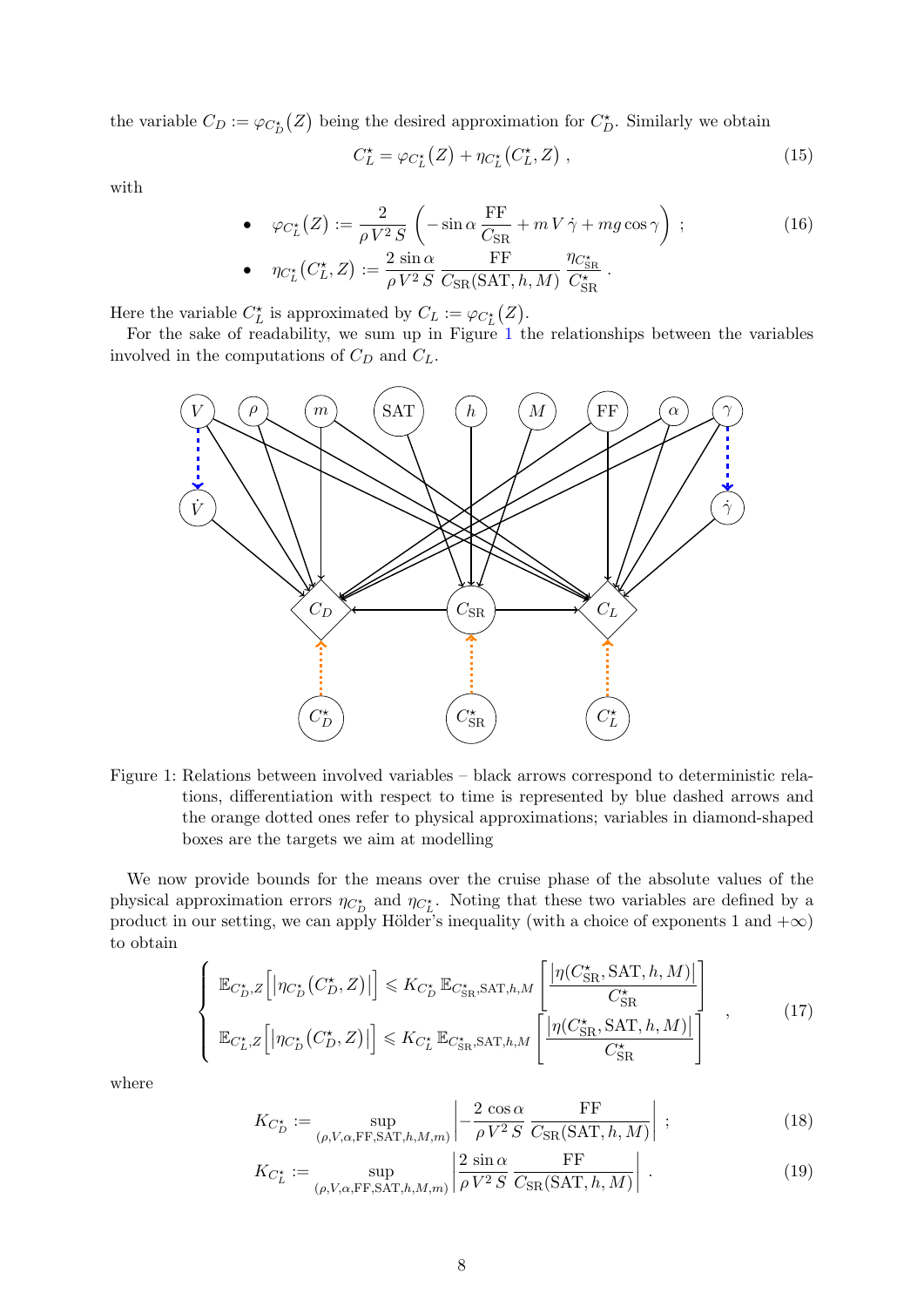The supremum is over the cruise domain here and the mean absolute relative error for  $C_{\text{SR}}^{\star}$  is equal to 3.68e–2 according to [\(10\)](#page-5-3). We refer to Section [4](#page-8-0) for values of  $K_{C_D^{\star}}$  and  $K_{C_L^{\star}}$  computed from the available data.

Remark 1. Similarly to [Sun et al.](#page-14-9) [\(2018\)](#page-14-9), it is possible to obtain simpler approximated formulas for  $C_D^*$  and  $C_L^*$  by assuming the following steady flight conditions with constant speed:

- 1. the altitude h is constant and so the path angle  $\gamma$  is equal to 0;
- 2. the angle of attack  $\alpha$  is neglected: it is supposed to be equal to 0;
- 3. the true airspeed V is constant and so its time-derivative  $\dot{V}$  is equal to 0.

In this case, we have:

$$
\left\{ \begin{array}{l} T = \frac{\mathrm{FF}}{C_\mathrm{SR}} - \frac{\mathrm{FF}}{C_\mathrm{SR}} \frac{\eta_{C^{\star}_{\mathrm{SR}}}}{C^{\star}_{\mathrm{SR}}} \\ \\ C^{\star}_D = \frac{2}{\rho \, V^2 \, S} \, \left( \frac{\mathrm{FF}}{C_\mathrm{SR}} - \frac{\mathrm{FF}}{C_\mathrm{SR}} \frac{\eta_{C^{\star}_{\mathrm{SR}}}}{C^{\star}_{\mathrm{SR}}} \right) \\ \\ C^{\star}_L = \frac{2 \, mg}{\rho \, V^2 \, S} \end{array} \right.
$$

.

In the present paper, we consider the complete formulas  $(13)$  which are likely to best preserve accuracy of the approximations and to catch real flight conditions.

### <span id="page-8-0"></span>4 Experiments

In this section, we present numerical results based on real flight data for the method introduced in Section [2](#page-2-0) and applied to the aeronautic setting described in Section [3.](#page-4-0) We first detail the data and the preprocessing steps we carried out, before reporting experiments design and results.

#### 4.1 Data description and preprocessing

We have access to 423 recorded short and medium-haul flights performed by the same narrowbody airliner, the data being recorded by the Quick Access Recorder (QAR). These flight data are provided by a partner airline and can not be publicly released for commercial reasons. From this data set, we extract all the observations for the variables contained in the vector Z defined in Section [3.](#page-4-0) The heading and the wind speed are also extracted to remove heading changes and high wind variations. All these variables are then smoothed by means of smoothing splines to remove the noise coming from measuring instruments and converted into the international system of units. The time-derivatives are computed on the basis of the smoothing splines. As explained in Section [3,](#page-4-0) we consider cruise phases in a vertical plane with no wind variations, so we require the following conditions to be satisfied:

- we keep observations from the top of climb to the top of descent without those corresponding to climb steps; from a numerical point of view, we keep time-intervals such that the standard deviations of the altitude over these intervals is smaller than an arbitrary small threshold;
- the heading angle of the aircraft has to be constant; from a numerical point of view, we keep intervals such that the standard deviations of the heading over these intervals is smaller than an arbitrary small threshold;
- $\bullet$  the wind speed variations have to be equal to 0; from a numerical point of view, we keep intervals such that the means and the standard deviations of the time-derivative of the wind over these intervals are smaller than an arbitrary small threshold;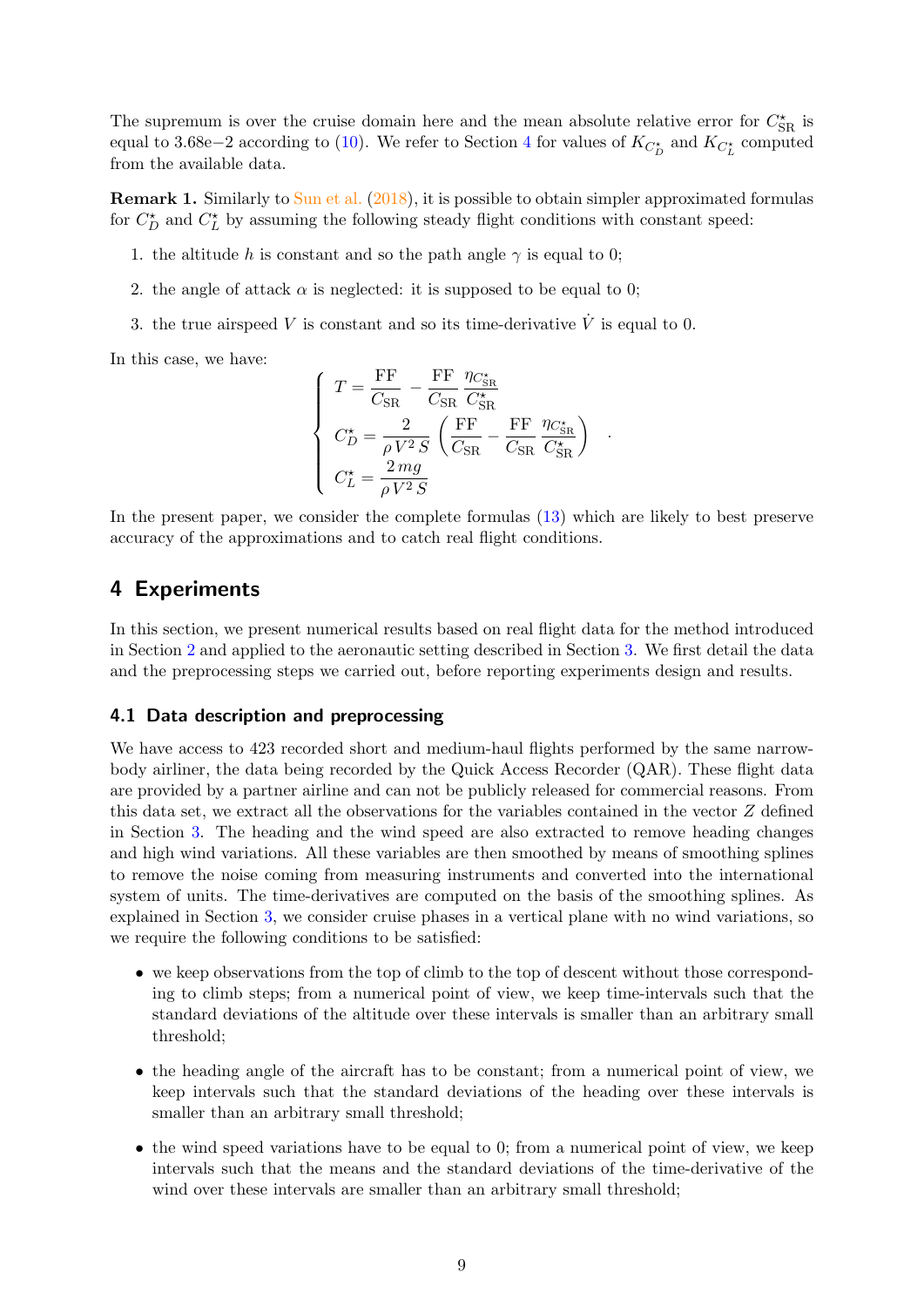• the lengths of the resulting intervals have to be larger than 10 seconds;

Given the time-intervals during which the above conditions are satisfied, we sample every 10 seconds in each interval. This is motivated by the fact that the errors of the resulting models trained on the data set sampled every 10 seconds and on the data set without sampling are very close. Hence sampling allows to reduce the learning time without impacting strongly the accuracy. Afterwards the values for the approximated variables  $C_D$  and  $C_L$  are computed by means of the functions  $\varphi_{C_D^{\star}}$  and  $\varphi_{C_L^{\star}}$  defined in Section [3.](#page-4-0) Finally we have 164,054 observations which are randomly split into training, validation and test sets (70% of the data set is used for the training, 20% for the validation and 10% for the test).

Table [3](#page-9-0) presents an example of a preprocessed data set (with simulated values to avoid divulgating the data set).

| Observation |        |       | $\alpha$ | FF     | $\cdot$ $\cdot$ $\cdot$ | m      |        |
|-------------|--------|-------|----------|--------|-------------------------|--------|--------|
|             | 0.3224 | 234.5 | 0.0324   | 0.6716 | $\cdot$ $\cdot$ $\cdot$ | 62,519 | 0.0139 |
| 2           | 0.3704 | 236.8 | 0.0224   | 0.6503 | $\cdot$ $\cdot$ $\cdot$ | 64,960 | 0.0198 |
| IJ          | 0.3224 | 234.8 | 0.0305   | 0.6637 | $\cdot$ $\cdot$ $\cdot$ | 66,974 | 0.0159 |
|             |        |       |          |        |                         |        |        |
| 164,054     | 0.3433 | 232.9 | 0.0332   | 0.6642 | $\cdots$                | 66,673 | 0.0150 |

<span id="page-9-0"></span>Table 3: Example of a preprocessed data set.

#### 4.2 Experiments design

Here we aim at estimating the following models for the approximated drag  $C_D$  and lift  $C_L$ coefficients,

$$
C_D = f_{C_D}(\alpha, M) \quad \text{and} \quad C_L = f_{C_L}(\alpha, M) ,
$$

by exploiting the preprocessed data described above. To do so, we consider different classical models which are introduced in Table [4.](#page-9-1) This table also gives the considered hyper-parameters and their range. The hyper-parameters are tuned by using 3-fold cross-validation, the loss function being the mean squared error. Furthermore we use an early stopping rule when fitting the gradient tree boosting model to limit the number of iterations, the validation set being used to stop iterating. The maximum number of iterations has been set to 5,000 in this case. In the end, we are interested in the three following classical error metrics: the root-square of the mean squared error (RMSE), the mean absolute error (MAE) and the mean absolute percent error (MAPE). We use the software package LightGBM [\(Ke et al.,](#page-14-15) [2017\)](#page-14-15) as an implementation of the gradient tree boosting algorithm and we compute the other models using scikit-learn Python library [\(Pedregosa et al.,](#page-14-16) [2011\)](#page-14-16).

<span id="page-9-1"></span>Table 4: Hyper-parameters and their range for the considered models.

| Model                  | Hyper-parameters           | Range                                                                    |
|------------------------|----------------------------|--------------------------------------------------------------------------|
| Constant               | none                       | Ø                                                                        |
| Linear                 | none                       |                                                                          |
| Polynomial             | degree                     | $\{2,3,4,5\}$                                                            |
| <b>SVM</b>             | kernel                     | {linear, polynomial, Gaussian, sigmoid}                                  |
| $k-NN$                 | neighbours number, weights | $\{1, 21, 41, \ldots, 701\} \times \{\text{uniform}, \text{distance}\}\$ |
| Decision tree          | trees depth                | $\{1, 2, \ldots, 10\}$                                                   |
| Random forest          | trees depth, trees number  | $\{1, 2, \ldots, 6\} \times \{100, 200, \ldots, 700\}$                   |
| Gradient tree boosting | trees depth                | $\{1, 2, \ldots, 6\}$                                                    |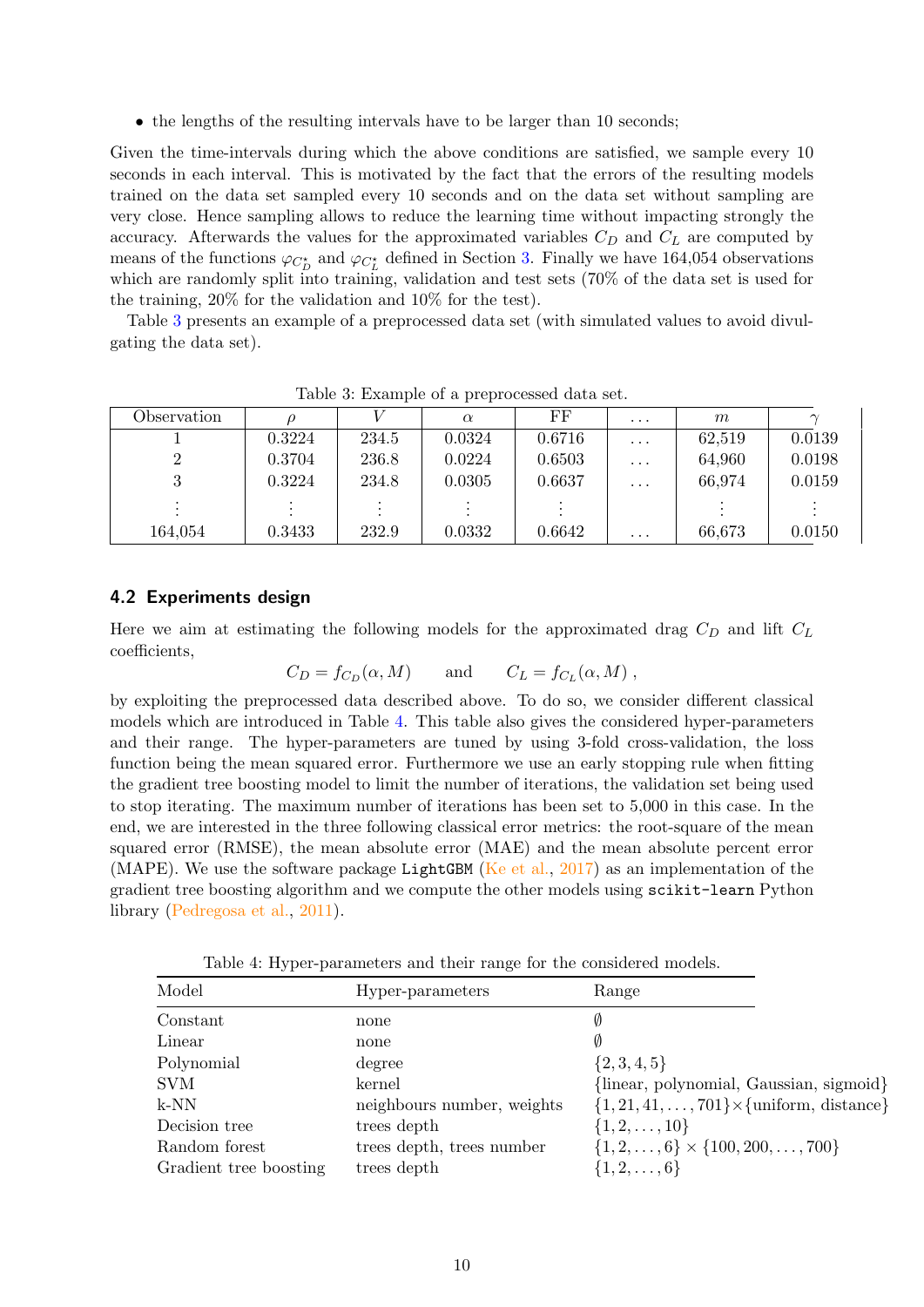#### 4.3 Results

We performed 100 times the learning process: at each time, the preprocessed data is randomly split into training, validation and test sets and the models are estimated and tested using these sets. The means and the standard deviations of the errors computed on the test sets are given in Tables [5](#page-10-0) and [6.](#page-10-1) We report numbers up to a precision of 3 decimal digits.

<span id="page-10-0"></span>Table 5: Means and standard deviations of error metrics for different  $C_D$  models computed over 100 independent repetitions – The smallest values are indicated by bolded numbers.

| $C_D$ model            | <b>RMSE</b>                        | MAE                                | MAPE $[\%]$       |
|------------------------|------------------------------------|------------------------------------|-------------------|
| Constant               | $(8.778 \pm 0.285) \times 10^{-3}$ | $(5.932 \pm 0.102) \times 10^{-3}$ | $53.58 \pm 56.58$ |
| Linear                 | $(1.992 \pm 0.021) \times 10^{-3}$ | $(1.424 \pm 0.006) \times 10^{-3}$ | $4.53 \pm 0.05$   |
| Polynomial             | $(1.926 \pm 0.029) \times 10^{-3}$ | $(1.361 \pm 0.008) \times 10^{-3}$ | $4.31 \pm 0.06$   |
| <b>SVM</b>             | $(1.392 \pm 0.259) \times 10^{-2}$ | $(1.360 \pm 0.269) \times 10^{-2}$ | $43.25 \pm 8.86$  |
| $k-NN$                 | $(1.936 \pm 0.025) \times 10^{-3}$ | $(1.362 \pm 0.006) \times 10^{-3}$ | $4.31 \pm 0.05$   |
| Decision tree          | $(1.961 \pm 0.038) \times 10^{-3}$ | $(1.364 \pm 0.009) \times 10^{-3}$ | $4.32 \pm 0.05$   |
| Random forest          | $(1.929 \pm 0.026) \times 10^{-3}$ | $(1.357 \pm 0.007) \times 10^{-3}$ | $4.29 \pm 0.05$   |
| Gradient tree boosting | $(1.928 \pm 0.047) \times 10^{-3}$ | $(1.356 \pm 0.012) \times 10^{-3}$ | $4.29 \pm 0.08$   |

<span id="page-10-1"></span>Table 6: Means and standard deviations of error metrics for different  $C_L$  models computed over 100 independent repetitions – The smallest values are indicated by bolded numbers.

| $C_L$ model            | <b>RMSE</b>                        | MAE                                        | MAPE $[\%]$      |
|------------------------|------------------------------------|--------------------------------------------|------------------|
| Constant               | $(7.358 \pm 0.116) \times 10^{-2}$ | $(5.999 \pm 0.060) \times 10^{-2}$         | $14.24 \pm 0.14$ |
| Linear                 | $(1.436 \pm 0.007) \times 10^{-2}$ | $(1.102 \pm 0.004) \times 10^{-2}$         | $2.17 \pm 0.01$  |
| Polynomial             | $(1.205 \pm 0.005) \times 10^{-2}$ | $(9.203 \pm 0.036) \times 10^{-3}$         | $1.78 \pm 0.01$  |
| <b>SVM</b>             | $(6.272 \pm 0.029) \times 10^{-2}$ | $(5.982 \pm 0.030) \times 10^{-2}$         | $11.16 \pm 0.05$ |
| $k-NN$                 | $(1.181 \pm 0.006) \times 10^{-2}$ | $(8.976 \pm 0.039) \times 10^{-3}$         | $1.73 \pm 0.01$  |
| Decision tree          | $(1.185 \pm 0.008) \times 10^{-2}$ | $(\mathbf{8.886} \pm 0.045)\times 10^{-3}$ | $1.71 \pm 0.01$  |
| Random forest          | $(1.209 \pm 0.006) \times 10^{-2}$ | $(9.211 \pm 0.041) \times 10^{-3}$         | $1.78 \pm 0.01$  |
| Gradient tree boosting | $(1.192 \pm 0.011) \times 10^{-2}$ | $(9.025 \pm 0.072) \times 10^{-3}$         | $1.75 \pm 0.02$  |
|                        |                                    |                                            |                  |

Figures [2,](#page-11-0) [3](#page-11-1) and [4](#page-12-0) allow to visualise the tendencies of estimators  $\hat{f}_{C_D}$  and  $\hat{f}_{C_L}$  with respect to the Mach number for different fixed values of the angle of attack. Figures [2,](#page-11-0) [3](#page-11-1) and [4](#page-12-0) show respectively a polynomial, a decision tree and a gradient tree boosting models.

First of all we observe that the decision tree and gradient tree boosting models lead to raw predicted curves which may be hard to interpret from an aeronautic point of view. This is especially true for the decision tree model even though its learning error is similar to those of the two other models. Since we aim here at checking whether some expected aeronautic tendencies are caught by our approach, we smooth the predicted curves by means of smoothing splines to interpret the results in an easier way. These smoothed curves are given by the dotted curves in Figures [3](#page-11-1) and [4.](#page-12-0) Note that the use of smoothing splines is to highlight the underlying tendency, but is certainly not used as a predictive method because of well-known artefacts due to the smoothing technique.

Now we mention that 90% of Mach number data are between 0.77 and 0.80 and 90% of angle of attack data are between 1.9° and 2.9°. Then we observe that both predicted  $C_D$  and  $C_L$ globally increase when the Mach number or the angle of attack increases. This global tendency is actually expected in this small range of values according to [Anderson](#page-14-10) [\(1999,](#page-14-10) Part 1, Chap. 2): the larger the angle of attack or the Mach number, the larger the drag and lift coefficients.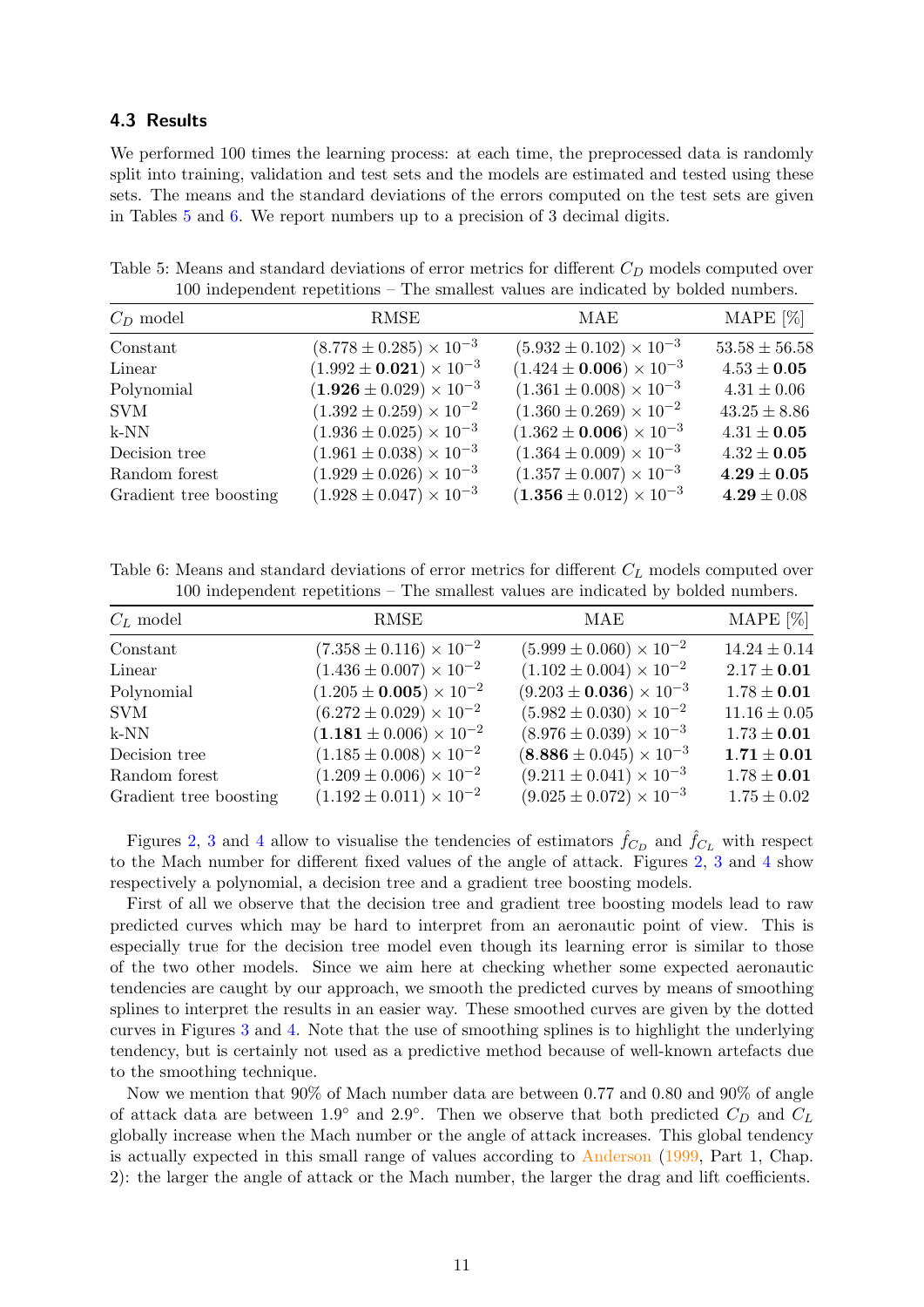Nevertheless, this natural tendency for the lift coefficient is not verified by the estimators when  $\alpha$  is too large, namely  $\alpha = 2.75^{\circ}$  or  $\alpha = 3^{\circ}$ . This unexpected behaviour can be explained by the approximated nature of the variable  $C_L$ . Indeed it may behave in a way that is different from  $C_L^{\star}$  in certain regions of the cruise domain. In this case, any estimator for  $C_L$  is likely to inherit this unexpected behaviour and we believe refined aeronautics-supported approximations would bring a solution.



<span id="page-11-0"></span>Figure 2: Predictions of  $C_D$  and  $C_L$  from polynomial models



<span id="page-11-1"></span>Figure 3: Predictions of  $C_D$  and  $C_L$  from decision trees models – Solid lines are the raw prediction curves and dotted lines are smoothed versions (using splines)

We now focus on the physical approximation errors for the drag and lift coefficients, that is to say  $\eta_{C_D^*}$  and  $\eta_{C_L^*}$ . According to [\(17\)](#page-7-2), the mean of the absolute value of these errors is bounded by the product between the constants  $K_{C_D^{\star}}$  or  $K_{C_L^{\star}}$  with the mean absolute relative error of  $C_{\rm SR}^{\star}$ , the latter being equal to  $3.68 \times 10^{-2}$ . We estimate the value of these constants by using our recorded observations: the maximal values of  $K_{C_D^{\star}}$  or  $K_{C_L^{\star}}$  (defined in Eqs. [\(18\)](#page-7-3) and [\(19\)](#page-7-4)) are respectively equal to  $4.38 \times 10^{-2}$  and  $2.94 \times 10^{-3}$ . Using these two values as estimators for  $K_{C_{D}^{\star}}$  and  $K_{C_{L}^{\star}}$  gives the following bounds for the physical approximation errors:

$$
\left\{ \begin{array}{l} \mathbb{E}_{C_{D}^{\star},Z}\Big[\big|\eta_{C_{D}^{\star}}\big(C_{D}^{\star},Z\big)\big|\Big] \leqslant 1.61\times10^{-3} \\ \mathbb{E}_{C_{L}^{\star},Z}\Big[\big|\eta_{C_{L}^{\star}}\big(C_{L}^{\star},Z\big)\big|\Big] \leqslant 1.08\times10^{-4} \end{array} \right.
$$

.

According to the generic inequality given in Lemma [1,](#page-3-0) a bound for the mean of the absolute total error (defined in Section [2\)](#page-2-0) of a given variable can be obtained by adding up the bounds for the physical approximation and learning errors. The latter is here approximated by the MAE of the estimated model. To provide an example of numerical bounds for the total errors of the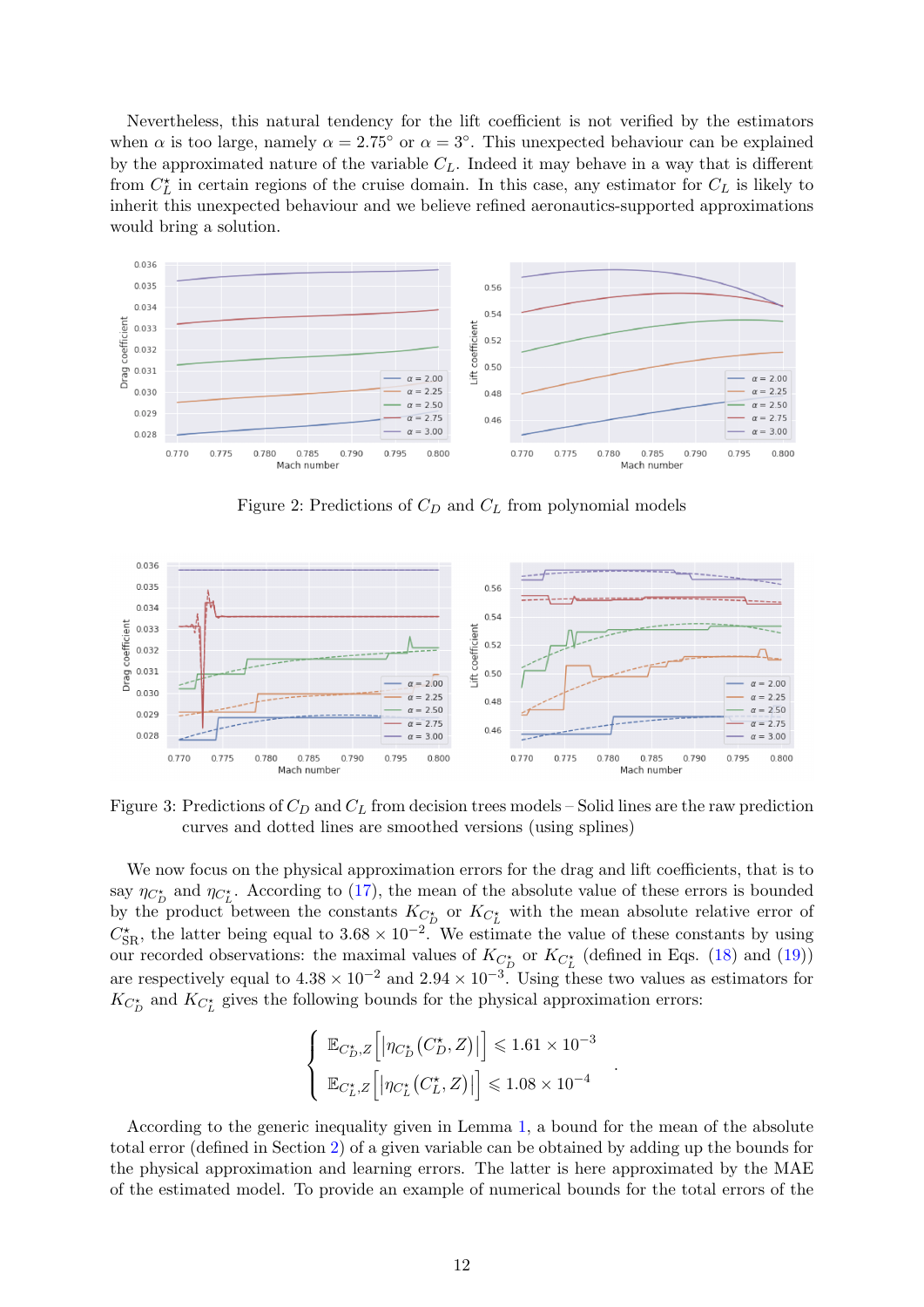

<span id="page-12-0"></span>Figure 4: Predictions of  $C_D$  and  $C_L$  from decision gradient tree boosting models – Solid lines are the raw prediction curves and dotted lines are smoothed versions (using splines)

drag and lift coefficients, we choose estimators  $\hat{f}_{C_D}$  and  $\hat{f}_{C_L}$  whose MAE values are equal to the MAE means given in Tables [5](#page-10-0) and [6.](#page-10-1) Note that this choice is motivated by the fact that the standard deviations of the MAE for the different models are much smaller than the means. Following this choice, examples of bounds for the total errors are then given in Table [7.](#page-12-1)

The empirical means of  $C_D = \varphi_{C_D^{\star}}(Z)$  and  $C_L = \varphi_{C_L^{\star}}(Z)$  over our data are respectively equal to

$$
\widehat{\mathbb{E}_Z}[\varphi_{C_D^{\star}}(Z)] = 3.23 \times 10^{-2} , \qquad \widehat{\mathbb{E}_Z}[\varphi_{C_L^{\star}}(Z)] = 5.32 \times 10^{-1} ,
$$

showing in particular that  $\widehat{\mathbb{E}_Z}[\varphi_{C_D^*}(Z)] > 1.61 \times 10^{-3}$  and  $\widehat{\mathbb{E}_Z}[\varphi_{C_L^*}(Z)] > 1.08 \times 10^{-4}$  (we used the slight notation abuse  $\widehat{\mathbb{E}}$  to denote the empirical mean). The hypotheses of Lemma [2](#page-3-1) are then satisfied and we are in position to upper bound the ratios between the mean of the absolute value of the total errors and the mean values of  $C_D^*$  and  $C_L^*$ . Numerical values expressed as a percentage for these bounds are given in Table [7.](#page-12-1)

<span id="page-12-1"></span>Table 7: Bounds for the mean absolute and mean relative total errors of the drag and lift coefficients using estimators  $\hat{f}_{C_D}$  and  $\hat{f}_{C_L}$  whose MAE values are equal to the MAE means given in Tables  $5$  and  $6 - Absolute$  $6 - Absolute$  and *Relative* refer respectively to the bounds given in Lemmas [1](#page-3-0) and [2.](#page-3-1)

|                        | Drag coefficient       |                 | Lift coefficient       |              |
|------------------------|------------------------|-----------------|------------------------|--------------|
| Models                 | Absolute               | Relative $[\%]$ | Absolute               | Relative [%] |
| Constant               | $7.542 \times 10^{-3}$ | 24.57           | $6.010 \times 10^{-2}$ | 11.30        |
| Linear                 | $3.034 \times 10^{-3}$ | 9.89            | $1.113 \times 10^{-2}$ | 2.09         |
| Polynomial             | $2.971 \times 10^{-3}$ | 9.68            | $9.311 \times 10^{-3}$ | 1.75         |
| <b>SVM</b>             | $1.521 \times 10^{-2}$ | 49.56           | $5.993 \times 10^{-2}$ | 11.27        |
| $k-NN$                 | $2.972 \times 10^{-3}$ | 9.68            | $9.084 \times 10^{-3}$ | 1.71         |
| Decision tree          | $2.974 \times 10^{-3}$ | 9.69            | $8.994\times10^{-3}$   | 1.69         |
| Random forest          | $2.967 \times 10^{-3}$ | 9.67            | $9.319 \times 10^{-3}$ | 1.75         |
| Gradient tree boosting | $2.966\times10^{-3}$   | 9.67            | $9.133 \times 10^{-3}$ | 1.72         |

These results capture how classical, off-the-shelf regression methods perform and somewhat surprisingly, most methods compete on similar grounds (to the notable exception of the SVM). This suggests that most of these methods achieve a good enough complexity to capture the underlying phenomenon.

To finish, we mention that our approach is sufficiently generic to be applied to other settings, such as other flight phases. For the sake of illustration, we consider the drag coefficient during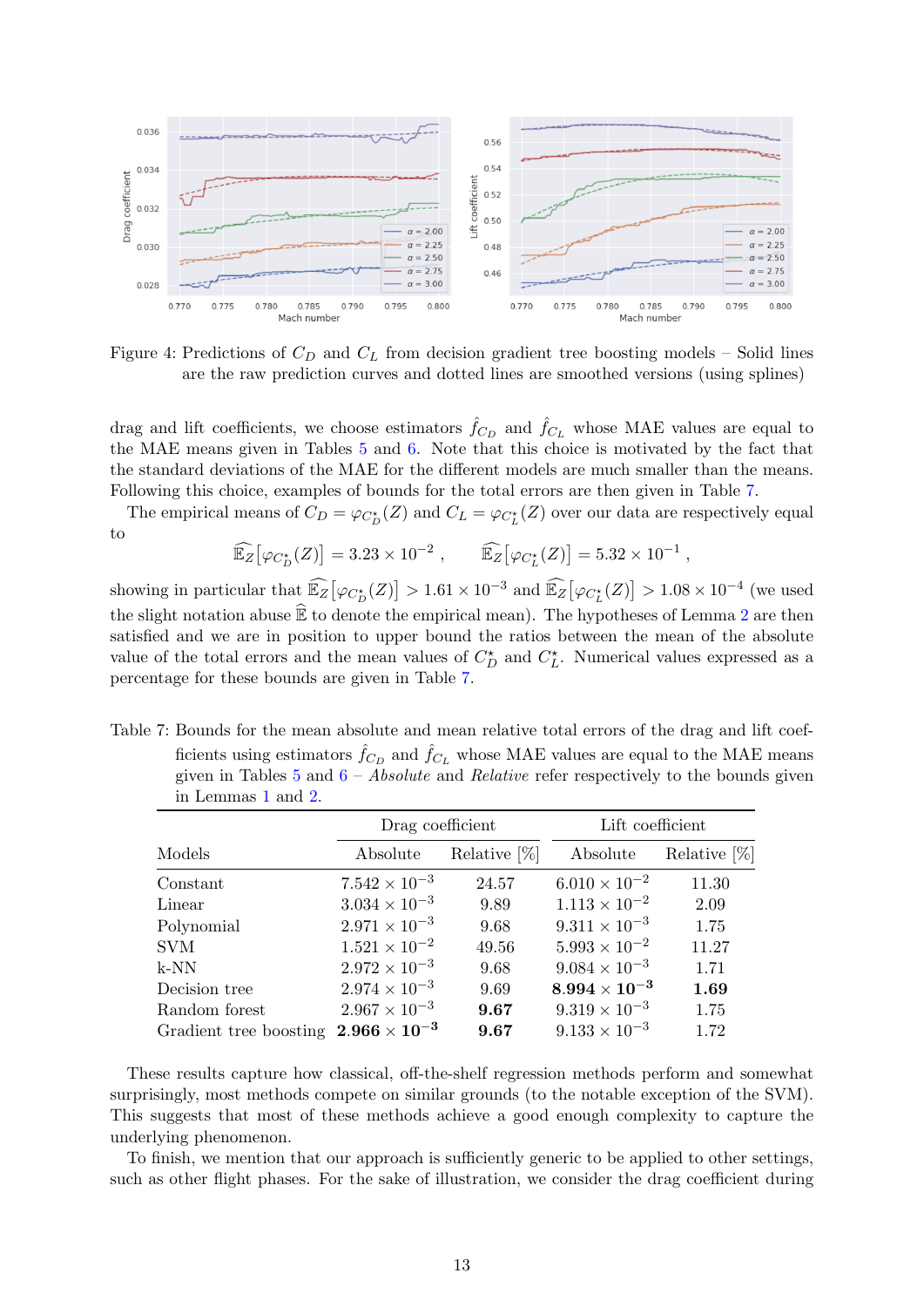the climb phase. In this case, we exploit the climb data from our 423 available recorded flights, that is to say data for which the altitude is between 3,000 ft and the top of climb, and we apply the same preprocessing and learning steps as those described in this section. The results for the means and standard deviations of the learning errors computed over a test set are given in Table [8.](#page-13-1) We remark that these errors are much larger than those for the cruise phase. This accuracy loss can be explained by the fact that each variable during the climb phase has a larger range. For instance, the Mach number varies from 0.3 at the beginning of the climb to 0.81 at the top of climb while it varies only from 0.76 and 0.81 during the cruise. In addition, we are not in position to compute a numerical value for a bound of the physical approximation errors means for  $C_D^*$ . This is due to the fact that [Roux](#page-14-12) [\(2002\)](#page-14-12) does not estimate the physical approximation error mean coming from its model for the variable  $C_{\rm SR}^*$  for the climb phase. Once such a quantity is available, numerical bounds for the total errors for  $C_D^{\star}$  can be derived in this case.

<span id="page-13-1"></span>Table 8: Means and standard deviations of error metrics for different  $C_D$  models for climb phase computed over 100 independent repetitions – The smallest values are indicated by bolded numbers.

| $C_D$ model            | RMSE                                    | MAE                                | MAPE $[\%]$       |
|------------------------|-----------------------------------------|------------------------------------|-------------------|
| Constant               | $(8.912 \pm 0.373) \times 10^{-3}$      | $(5.919 \pm 0.102) \times 10^{-3}$ | $48.21 \pm 40.71$ |
| Linear                 | $(6.061 \pm 0.208) \times 10^{-3}$      | $(3.618 \pm 0.041) \times 10^{-3}$ | $29.08 \pm 14.16$ |
| Polynomial             | $(5.611 \pm 0.215) \times 10^{-3}$      | $(3.399 \pm 0.037) \times 10^{-3}$ | $27.94 \pm 14.33$ |
| <b>SVM</b>             | $(2.274 \pm 0.708) \times 10^{-2}$      | $(1.937 \pm 0.659) \times 10^{-2}$ | $82.99 \pm 24.74$ |
| $k-NN$                 | $(5.639 \pm 0.215) \times 10^{-3}$      | $(3.420 \pm 0.035) \times 10^{-3}$ | $26.90 \pm 14.93$ |
| Decision tree          | $(5.840 \pm 0.315) \times 10^{-3}$      | $(3.494 \pm 0.050) \times 10^{-3}$ | $26.74 \pm 14.26$ |
| Random forest          | $({\bf 5.598 \pm 0.189})\times 10^{-3}$ | $(3.428 \pm 0.035) \times 10^{-3}$ | $27.02 \pm 16.70$ |
| Gradient tree boosting | $(5.678 \pm 0.425) \times 10^{-3}$      | $(3.405 \pm 0.073) \times 10^{-3}$ | $33.27 \pm 32.07$ |
|                        |                                         |                                    |                   |

## <span id="page-13-0"></span>5 Conclusion

Our contributions are twofold: (i) we have proposed individual models trained on in-air data to improve the current aeronautic performance of individual aircrafts, rather than industry-wide calibrated parameters. This allows in particular for the search of more efficient (e.g., flight duration, speed, fuel consumption, etc.) trajectories for aircrafts (ii) we have designed a generic framework combining off-the-shelf machine learning with domain-specific approximations, which can be used in any data-intensive engineering discipline. We certainly hope that this approach can be replicated in other fields of study. We also intend to use this approach as a building block to optimising end-to-end pipelines, e.g. for in-air real-time fuel optimisation.

Acknowledgments The authors are grateful to Baptiste Gregorutti and Pierre Jouniaux for fruitful discussions about the conceptualisation of this research and the aeronautic validation of the results. The authors are grateful to Arthur Talpaert for his substantial contribution to the code used to implement our methods.

**Funding statement** This project has received funding from the Clean Sky 2 Joint Undertaking under the European Union's Horizon 2020 research and innovation programme under grant agreement No 815914 (PERF-AI). The funder had no role in study design, data collection and analysis, decision to publish, or preparation of the manuscript.